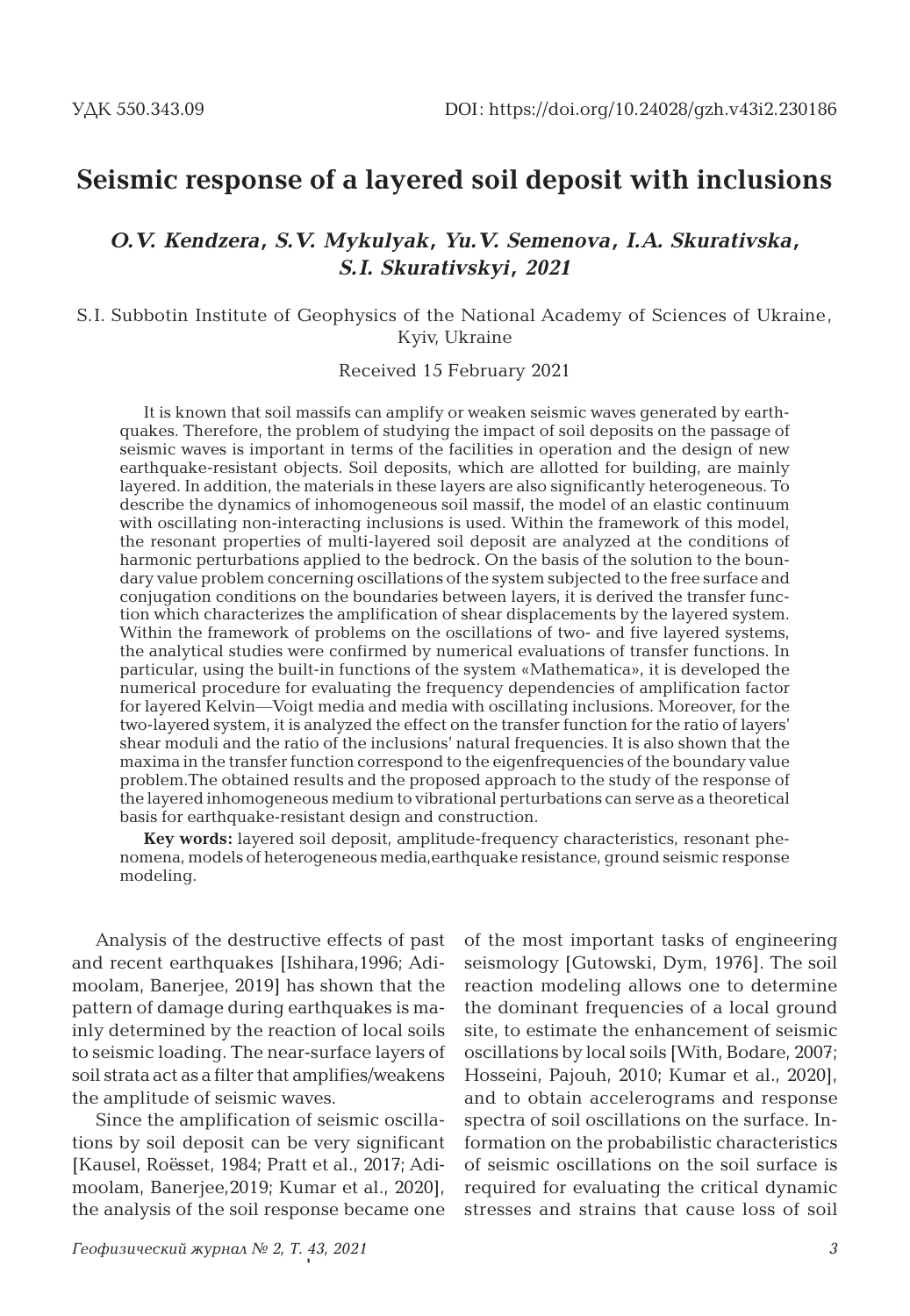stability and, consequently, the destruction of buildings and structures [Gutowski, Dym, 1976; Takemiya, Yamada, 1981; Mandal et al., 2012] located on such ground.

To assess the seismic ground response of the local area, it is used the well-known [Sarma, 1994; Ishihara, 1996; Kramer, 1996] approach based on the shear waves which propagate vertically upwards from the underlying bedrock through the layers of ground. In engineering practice, as a rule, linear or equivalent linear methods are used with the involvement of SHAKE [Schnabel et al., 1972], EERA [Bardet et al., 2000], Deepsoil [Hashash, 2012], and others. The algorithms [Gutowski, Dym, 1976; Sarma, 1994; Hosseini, Pajouh, 2010] incorporated in these programs are based on the assumption that all boundaries between the layers are horizontal and each layer is homogeneous.

To take into account the structure of natural soils [Kundu et al., 2019; Kumar et al., 2020; Mondal et al., 2020], classical models of continuum mechanics are generalized in two major ways. One approach is based on the modification of medium's equations of state. Starting from the simplest model, i. e. Hook's law, the more advanced models have been developed, namely Maxwell, Kelvin—Voigt, Zener (standard linear solid) models [Kaliski et al., 1992; Ishihara,1996; Kramer, 1996; Erofeev, 2003], in particular, derived within the framework of internal variables concept [Danylenko et al., 2011], as well as nonlocality ideas [Kaliski et al., 1992; Eringen, 1999; Danylenko et al., 2011; Kendzera et al., 2020a].

Another way to improve the description of soil state is related to the modification of equations of motion by means of introducing the auxiliary equations for the additional degrees of freedom. The bright example of this approach is the Cosserat model where the rotational degrees of freedom are incorporated [Erofeev, 2003; Green, Rivlin, 1964]. In this paper, we use the generalization of classical Lame equations [Slepjan, 1967; Palmov, 1969; Mishuris et al., 2019] taking into account the oscillating degrees of freedom. To do this, two continua are considered. The carrying medium is classical, while the other consists

of a set of partial oscillators representing the medium's inclusions. Such models and their applications for the investigation of wave dynamics were studied in the papers [Danilenko, Skurativskyy, 2008; Danylenko, Skurativskyi, 2012, 2016, 2017].

The aim of the present studies is to evaluate the resonant properties of multilayer soil systems using a generalized model with oscillating inclusions.

**Analytical estimation of soil response to the harmonic disturbances.** The assessment for seismic response of heterogeneous soil deposit (single layer) on the basis of the model of mutually penetrating continua has been developed in [Kendzera et al., 2020b]. The equations of motion for the one-dimensional shear deformation of the single layer soil deposit read as follows

$$
\rho u_{tt} = Gu_{zz} - \rho \int_{0}^{\infty} m(\Omega) w_{tt} d\Omega,
$$
  

$$
w_{tt} + \Omega^{2} (w - u) + \Omega^{2} \tau (w - u)_{t} = 0, (1)
$$

where  $u(z, t)$  and  $w(z, t)$  are the horizontal displacements of carrying medium and attached oscillator respectively, and *G* is the shear modulus. The quantity Ω stands for the natural frequency of a partial oscillator. Assume also that the relaxation time  $\tau$  is constant for all oscillators. The function *m* (*x*) describing the distribution of oscillators over their natural frequencies is chosen as follows

$$
m(x)=m\delta(x-\Omega),
$$

where  $\delta(\cdot)$  is the Dirac delta function and the parameter *m* coincides with the ratio of densities of continua.

It should be noted that in the case of delta distribution, model (1) has no integral term and is reduced to the model with oscillators possessing the identical natural frequencies. In this work, we deal with the generalization of the approach developed in [Kendzera et al., 2020b] to the case of layered soil deposit.

Thus, we consider the layered medium of thickness *H* (Fig. 1), which is composed of *N* layers and rests on a rigid base. Each layer is of thickness  $h_s$  and contains inclusions (internal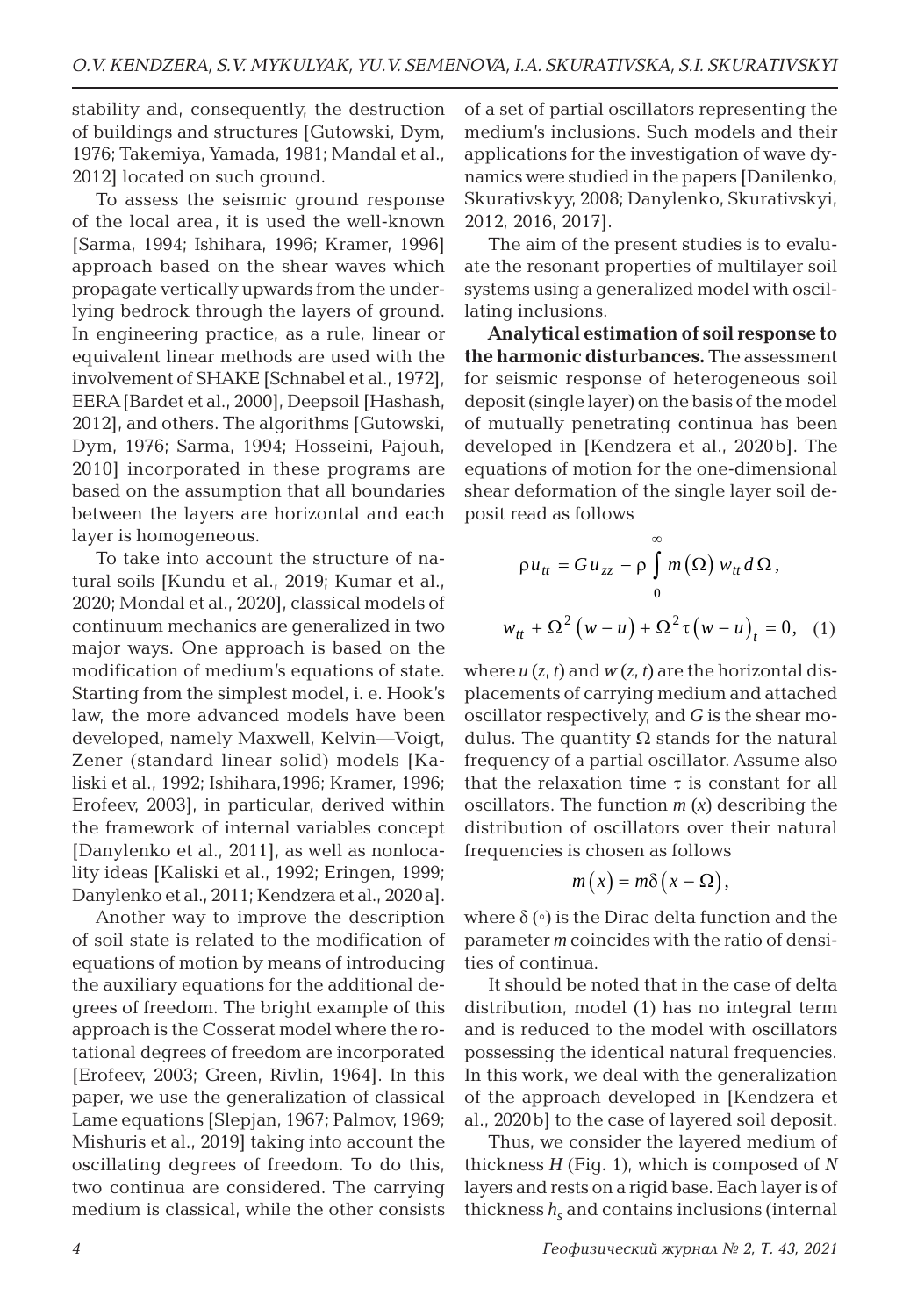

Fig. 1. The scheme of layered soil deposit.

oscillators). In what follows, in each *s*-th layer the medium is described by the equation of motion (1), so that

$$
\rho_{s} (u_{s})_{tt} = (G_{s} (u_{s})_{z})_{z} - \rho_{s} m_{s} (w_{s})_{tt},
$$
  

$$
(w_{s})_{tt} + \Omega_{s}^{2} (w_{s} - u_{s}) + \Omega_{s}^{2} \tau_{s} (w_{s} - u_{s})_{t} = 0,
$$
  

$$
s = 1, ..., N.
$$
 (2)

As shown in Fig. 1, each layer is subjected to the own reference frame with the origin placed at the upper layer boundary and the axis directed downwards. The typical assumption [Sarma, 1994; Kramer, 1996; Kundu et al., 2019; Mondal et al., 2020] about the absence of stresses at the free ground surface is used:

$$
\frac{\partial u_1}{\partial z_1} (z_1 = 0) = 0.
$$
 (3)

We also assume that the bedrock is deformed according to the harmonic law

$$
u_N\left(z_N=\sum_{s=1}^N h_s\right)=Qe^{i\omega t},\qquad(4)
$$

where *Q* and ω are the amplitude and frequency of external disturbances respectively. Since we are interested in resonant properties of soil deposit, then it is suitable to assume that disturbances at the bottom edge are of unity amplitude, i. e.  $Q = 1$ . The value of amplification factor  $F$  for the deposits defined as a ratio of displacement amplitudes at its edges [Kramer, 1996; Rivin, 2003; With, Bodare, 2007]

$$
F = \frac{|u(z = 0; t)|}{|u(z = H; t)|},
$$

where  $u$  ( $z = H$ ; *t*) is the deformation at the depth *H*, and coincides with the value of displacement at the ground surface.

In contrast to the problem on the single soil layer, the problem on the multilayered medium contains auxiliary conditions related to the conjugation of displacements and stresses at the boundaries between layers. In this work, we use the physically motivated conditions of smoothness of deformations and stresses [Kramer, 1996; Kundu et al., 2019; Mondal et al., 2020]

$$
u_s (z_s = h_s) = u_{s+1} (z_{s+1} = 0),
$$
  

$$
G_s \frac{\partial u_s}{\partial z_s} (z_s = h_s) = G_{s+1} \frac{\partial u_{s+1}}{\partial z_{s+1}} (z_{s+1} = 0),
$$
  

$$
s = 1, ..., N - 1.
$$
 (5)

Applying the approach described in works [Kramer, 1996; Kendzera et al., 2020b], the dependency of amplification factor of layered soil deposit on the frequency ω is constructed. To do this, let us derive the solution of model  $(1)$ — $(3)$ , which relates to the regime of deposit's oscillations with the constant amplitude and frequency ω.

In each layer, the partial solution can be found in the following form

$$
u_s = U_s(z_s) e^{i\omega t}, \quad w_s = W_s(z_s) e^{i\omega t}, (6)
$$

where

$$
U_s = A_s e^{ik_s z_s} + B_s e^{-ik_s z_s}, \quad W_s = \beta_s U_s,
$$
  

$$
k_s^2 = \frac{\rho_s}{G_s} \omega^2 \left( 1 + \frac{m_s \Omega_s^2 \left( 1 + \tau_s i \omega \right)}{\Omega_s^2 \left( 1 + \tau_s i \omega \right) - \omega^2} \right),
$$
  

$$
\beta_s = \frac{\Omega_s^2 \left( 1 + \tau_s i \omega \right)}{\Omega_s^2 \left( 1 + \tau_s i \omega \right) - \omega^2}.
$$

Using the boundary condition (3) the cons $tants A<sub>1</sub> and B<sub>1</sub> can be specified, i.e. A<sub>1</sub> = B<sub>1</sub> \equiv A.$ Then  $u_1 ( z_1, t ) = A e^{i \omega t} ( e^{i k_1 z_1} + e^{-i k_1 z_1} )$ . From the condition (4) it follows that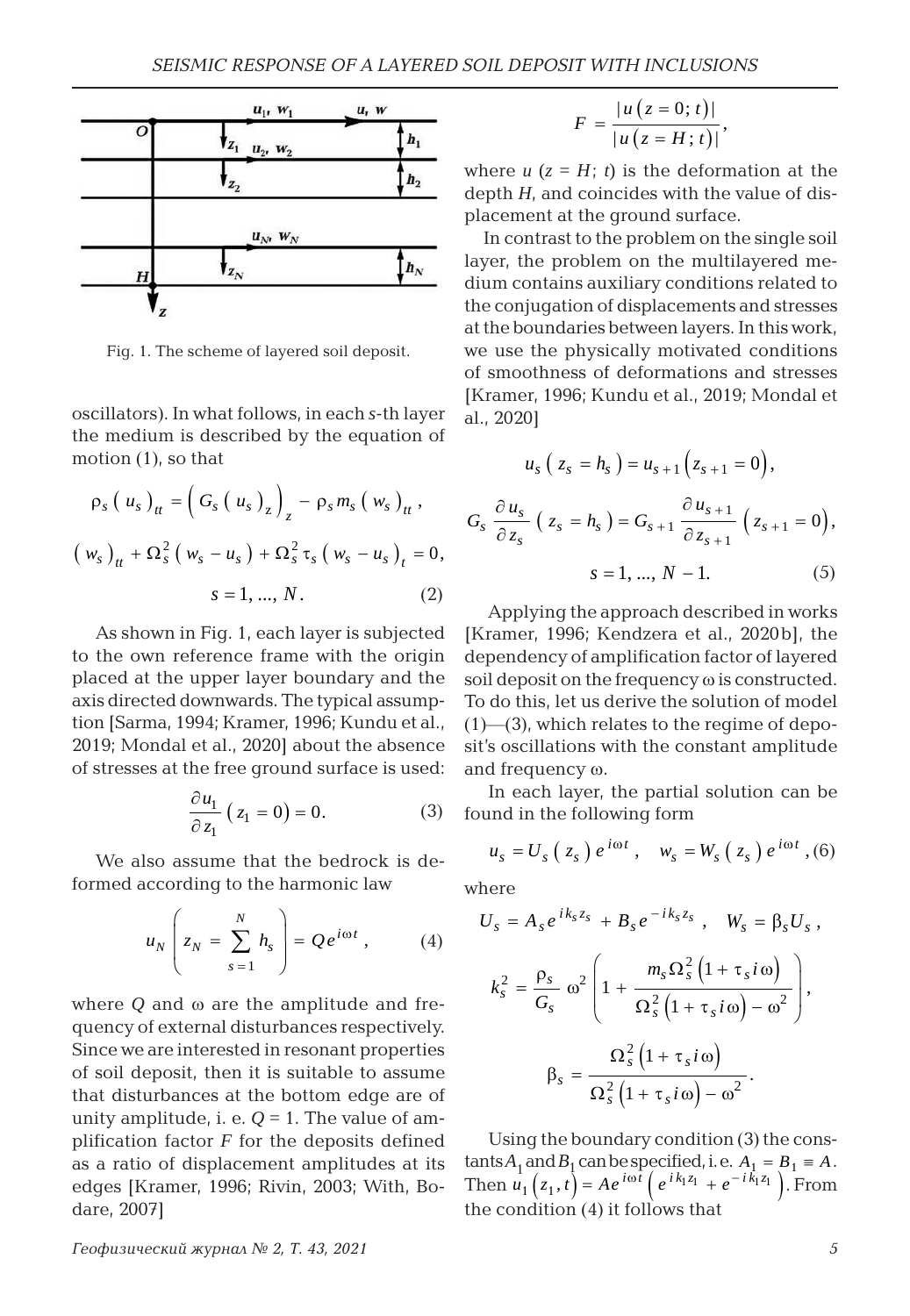$$
A_N \, e^{i \, k_N \, z_N} \, + B_N \, e^{-i \, k_N \, z_N} \, = 1. \tag{7}
$$

Using the solutions  $(4)$ , the conditions at  $=$ the discontinuities can be written in the form of algebraic equation [Kramer, 1996]

$$
A_{s} e^{ik_{s}h_{s}} + B_{s} e^{-ik_{s}h_{s}} = A_{s+1} + B_{s+1},
$$
  

$$
G_{s}ik_{s} \left( A_{s} e^{ik_{s}h_{s}} - B_{s} e^{-ik_{s}h_{s}} \right) =
$$
  

$$
= G_{s+1}ik_{s+1} \left( A_{s+1} - B_{s+1} \right),
$$
  

$$
s = 1, ..., N - 1.
$$

Solving the together with relation (7) and taking into account  $A_1 = B_1 \equiv A$ , one obtains the following values of coefficients  $A_s$  and  $B_s$ [Kramer, 1996]:

$$
A_{s+1} = \frac{1}{2} \left[ A_s \left( 1 + \mu_s \right) e^{ik_s h_s} +
$$

$$
+ B_s \left( 1 - \mu_s \right) e^{-ik_s h_s} \right],
$$

$$
B_{s+1} = \frac{1}{2} \left[ A_s \left( 1 - \mu_s \right) e^{ik_s h_s} +
$$

$$
+ B_s \left( 1 + \mu_s \right) e^{-ik_s h_s} \right],
$$

where  $\mu_s = \frac{G_s \kappa_s}{C - k}$  $s + 1$ <sup>K</sup> $s$  $G_{s}k$  $G_{s+1} k_{s+1}$  $\mu_s =$  $1 \frac{\kappa}{s} + 1$ ,  $s = 1, ..., N - 1$ . It's worth noting that from relations obtained it follows that the coefficients are the function of the quantity *A* only, i. e.  $A_s = A_s(A)$  and  $B_s =$  $= B<sub>s</sub>(A)$ . In turn, equation (7) allows one to derive the value of *A*. Thus, the evaluation of amplification factor *F* can be realized via the

$$
F =
$$
\n
$$
= \frac{\left| A e^{i\omega t} \left( e^{i k_1 z_1} + e^{-i k_1 z_1} \right) \right|_{z_1 = 0}}{\left| e^{i\omega t} \right|} = |2A|.
$$

**The resonant curve for the two-layered media.** The main features of the analytical treatments presented above can be outlined for the two-layered soil deposit. In this case, it is easy to derive the analytic expression for the quantity

$$
A = \frac{1}{2 \left( \cos k_1 h_1 \cos k_2 h_2 - \frac{G_1 k_1}{G_2 k_2} \sin k_1 h_1 \sin k_2 h_2 \right)}.
$$

Thus,

$$
F = \frac{1}{\left|\cos k_1 h_1 \cos k_2 h_2 - \frac{G_1 k_1}{G_2 k_2} \sin k_1 h_1 \sin k_2 h_2\right|}
$$
\n(8)

For comparison, it's convenient to take the Kelvin—Voigt medium [Sarma, 1994; Kramer, 1996] obeying the equation of motion

$$
\rho_s \frac{\partial^2 V_s}{\partial t^2} = \frac{\partial}{\partial z} \left( G_s \frac{\partial}{\partial z} V_s \right) + \eta \frac{\partial^3 V_s}{\partial t \partial z^2}, (9)
$$

where  $\eta = 2\xi/\omega$  stands for viscosity. The amplification factor  $F$  is defined by the same formula (8), but in this case, we should put  $G_1 = G_1^*, G_2 = G_2^*$ , where  $G_s^* = G_s + 2 \xi_s i$ ,  $k_s^2 = \omega^2 \rho_s / G_s^*$ ,  $s = 1, 2$ .

**Numerical simulation of soil response to the harmonic disturbances.** To check the analytic studies and develop the procedures for the more general form of functional dependencies of soil characteristics on depth, the numerical approach for evaluation of amplification factor is utilized. During numerical simulations tools incorporated into «Mathematica» system are used. To apply numerical methods, the system (2)—(4) should be adapted. At first, let us fix the reference frame (the point  $\hat{O}$  is the origin,  $\hat{O}$ *z* is the axis) as it is shown in Fig. 1. We replace the set of systems with the conjugation conditions at the boundary between layers by the single system with discontinuous coefficients:

$$
\rho(z) u_{tt} = \left(G(z) u_z\right)_z - \rho(z) m(z) w_{tt},
$$
  

$$
w_{tt} + \Omega^2(z) (w - u) +
$$
  

$$
+ \Omega^2(z) \tau(z) (w - u)_t = 0,
$$
  

$$
\frac{\partial u}{\partial z} (z = 0) = 0,
$$

*6 Геофизический журнал № 2, Т. 43, 2021*

formula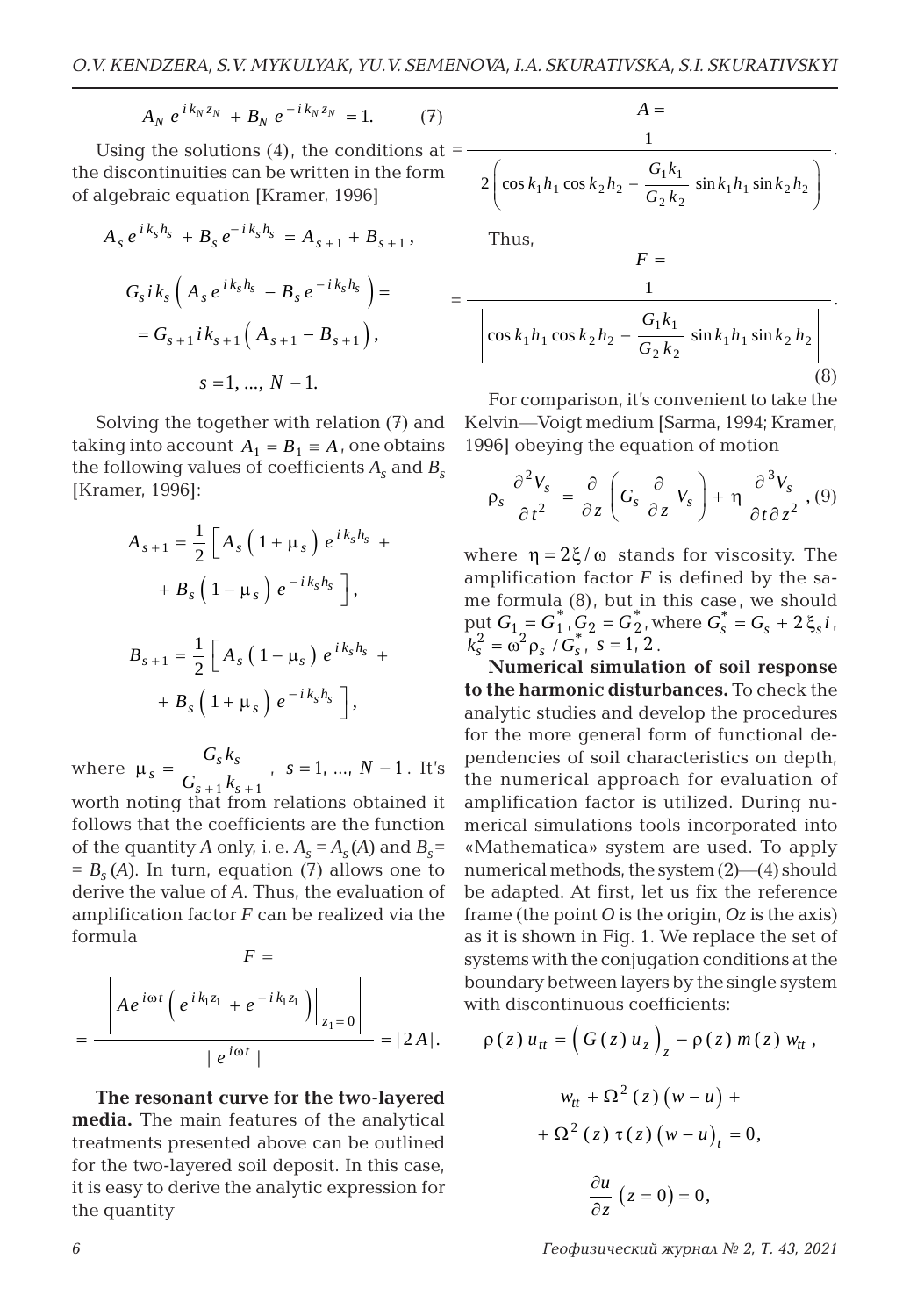$$
u(z = H) = e^{i\omega t}, \quad z \in [0; H]. \quad (10)
$$

The functions describing the soil characteristics with depth are defined as follows

$$
\left\{\rho(z); G(z); \Omega^2(z); \tau(z)\right\} =
$$
  
= 
$$
\sum_{k=1}^p \Theta(z - z_k) \left\{\rho_k; G_k, \Omega_k^2; \tau_k\right\},\,
$$

where  $\Theta$  ( $\circ$ ) is the Heaviside step function. Next, the discontinuous function  $G(z)$  should be smoothed out. To do this, we apply the following procedure:

$$
G(z) \approx \tilde{G}(z) = \varphi(z; G_1, G_2, h) =
$$

$$
= \frac{G_2 - G_1}{\pi} \arctan (\varepsilon (z - h)) + \frac{G_2 + G_1}{2}, (11)
$$

where the parameters  $G_{1,2}$  define the asymptotic values of function  $\tilde{G}(z)$ , *h* represents the coordinate of discontinuity,  $ε$  is the rate of smoothness (the function  $G(z)$  tends to a step function as  $\varepsilon \to \infty$ ). When the function  $G(z)$  possesses several discontinuities, the similar procedure can be used. Let  $h_i$ ,  $j = 1, ... K$ be the coordinates of discontinuities, then

$$
G(z) \approx \tilde{G}(z) =
$$
  
= 
$$
\sum_{s=1}^{N-1} \varphi \left( z; G_s, G_{s+1}, \sum_{j=1}^s h_j \right) - \sum_{s=2}^{N-1} G_s. (12)
$$

So, the system (10) with prescribed boundary and zero initial conditions is solved by the command NDSolve [...]. The solution is evaluated at a long time interval to provide that all transient processes are passed and the system reaches the steady oscillating regime. We are interested in the solution at free surface  $(z=0)$ . Namely, it is evaluated the amplitude of free surface oscillations when the steady mode is realized. This amplitude coincides with the amplification factor *F* due to its definition we are used. Finally, varying the frequency ω and deriving the corresponding values of *F*, the resonant curve is constructed.

To check the properties of numerical pro-

cedure, we consider the Kelvin—Voigt twolayer  $(N=2)$  model (9) with the boundary condition (3), (4). The parameters are fixed as follows:

$$
\rho_j = 1.2^j, \quad G_j = 1.3^j, \quad h_j = 1, \quad \xi = 0.05,
$$

$$
H = \sum_{j=1}^N h_j, \quad j = 1, ..., N, \quad (13)
$$

and, according to relation (11), the function  $G(z) = \hat{G}(z) = \varphi(z; G_1, G_2, h_1)$ . The Fig. 2, *a* represents the results of the numerical derivation of resonant curve (points). The analytical expression (8) of amplification factor *F* is drawn by solid curve which fits the points well. The same numerical simulation was repeated for the five layered soil deposit which is characterized by the same power dependencies (13) but now  $N = 5$ . The resulting resonant curve is depicted in Fig. 2, *b*.

The similar numerical procedure is used for the estimation of *F* in the case of twolayered medium with oscillating inclusions. At first, we consider the layers when only their shear module *G* are different. So, assume that  $G_i = 1.3^j$ ,  $h_i = 1$ ,  $j = 1, 2$ , where as  $\rho_1 = \rho_2 = 1$ ,  $m_1 = m_2 = 0.6$ ,  $\tau_1 = \tau_2 = 1$ ,  $\Omega_1 = \Omega_2 = 0.9$ . The resulting numerically evaluated values of the amplification factor *F* are plotted in Fig. 3, *a* with filled points.

For comparison, the analytically derived function  $F$  is drawn by the solid line. It is evidence of the perfect fitting of both approaches. Fig. 3, *b* shows the case when both layers do not possess identical characteristics. Thus,  $G_i = 1.3^j$ ,  $h_i = 1$ ,  $j = 1, 2$ ,  $\rho_1 = 1$ ,  $\rho_2 = 1.2$ ,  $m_1 = 0.6$ ,  $m_2 = 0.8$ ,  $\tau_1 = 1$ ,  $\tau_2 = 1.1$ ,  $\Omega_1 = 0.9$ ,  $\Omega_2 = 1.1$ . The good fitting of numerical and analytical curves is observed as well. In both cases, there are two resonant frequencies in the range  $\omega \in [0.2, 4]$ , and the amplification factor for the first resonant frequency  $\omega_1$  is much higher than for the second resonant frequency  $\omega_2$ . Analytical expression (8) for the amplification factor in the case of two-layer application allows us to analyze how it is affected by the relationship between the parameters of the layers. The contours of the surface  $F = F(\gamma, \omega)$  shown in Fig. 4 indicate that the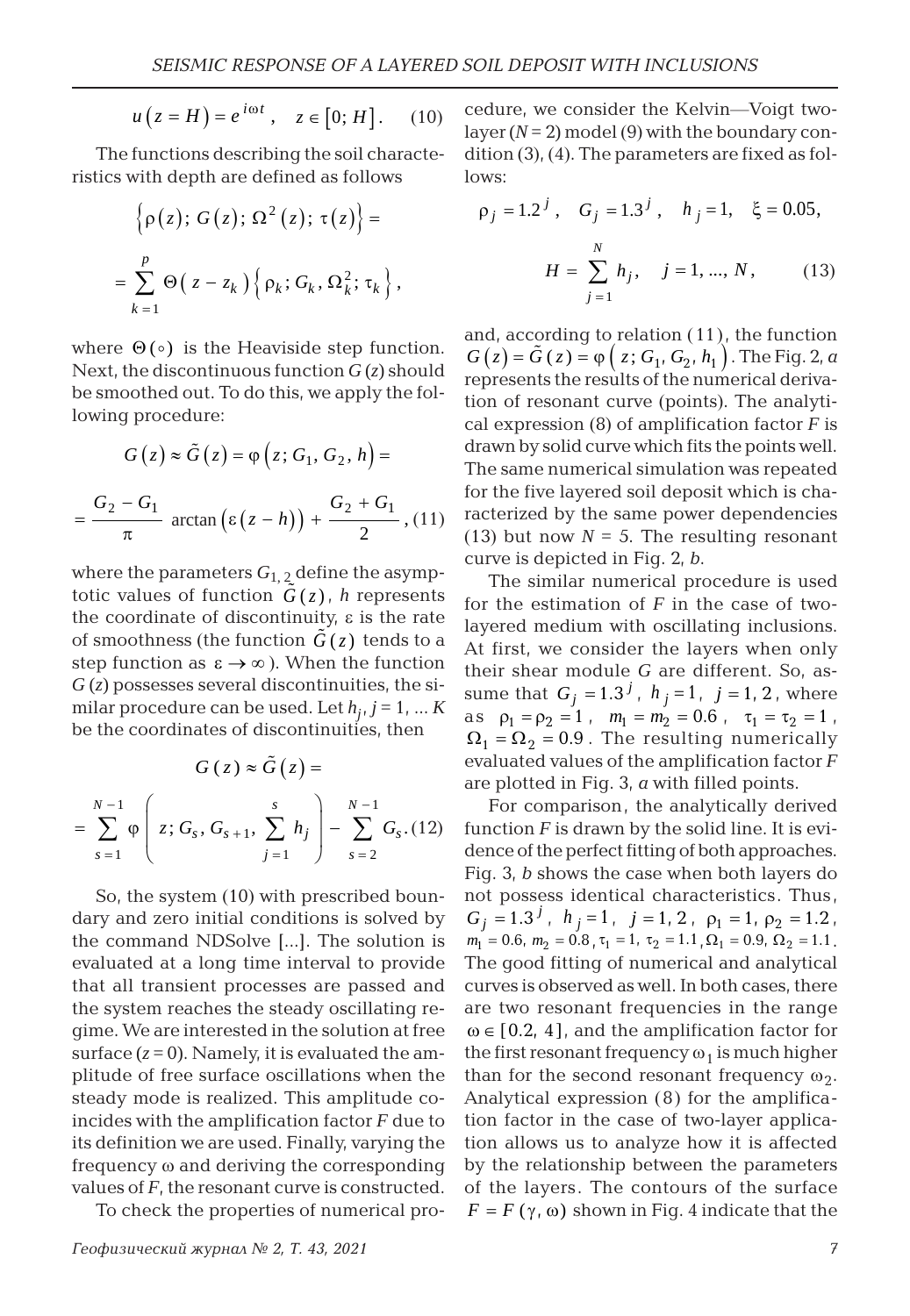

Fig. 2. Amplification factor *F* versus frequency ω derived for the two-layer (*a*) and five-layer (*b*) Kelvin—Voigt model. The solid lines correspond to the analytical solution, and the points represent the results of numerical simulations.

resonant frequencies depend on the ratio of the shear moduli for the second and first layers  $\gamma = G_2 / G_1$ : when this ratio γ increases, the resonant frequencies shift towards their increase. In addition, in the case of the ratio  $\gamma = 1$ , the amplification factor *F* for the first resonant frequency is much higher than for subsequent resonant frequencies. As the ratio  $\gamma$  increases, the amplification factor becomes more uniform for all resonant frequencies. It should be noted that only cases when  $\gamma \geq 1$ are analyzed, because the second layer, being under the first layer, is denser, and hence  $G_2 > G_1$ .

It is also important to analyze the influence of the ratio of natural frequencies of partial oscillators  $\theta = \Omega_2 / \Omega_1$  on the dependence  $F = F(\omega)$ . Fig. 5 shows that there is the range  $\theta \in [1, 2]$  that separates the two areas with the different nature of the dependencies  $F = F(\omega)$ . In the area  $\theta \in [0,1]$  the maxima of the function  $F(\omega)$  are shifted toward the low frequencies relative to the maxima in the area  $\theta \in [2, 11]$ . In the area  $\theta \in [1, 2]$  there is almost none except one natural frequency. It should also be noted that in the aria  $\theta \in [2, 11]$ there is no shift of the maxima of the function *F* (ω) with increasing the ratio  $\theta = \Omega_2 / \Omega_1$ .

The construction of the amplification factor is performed also for the five-layered soil deposit with oscillating inclusions. Used parameters are as follows:  $G_i = 1.3^J$ ,  $\rho_i = 1.2^J$ ,



Fig. 3. The dependence of amplification factor *F* on the frequency ω derived for two-layer soil deposit when the only function *G* (*z*) is discontinuous (*a*) and in addition other functions *m* (*z*),  $\rho$  (*z*),  $\Omega$  (*z*), τ (*z*) are discontinuous as well (*b*).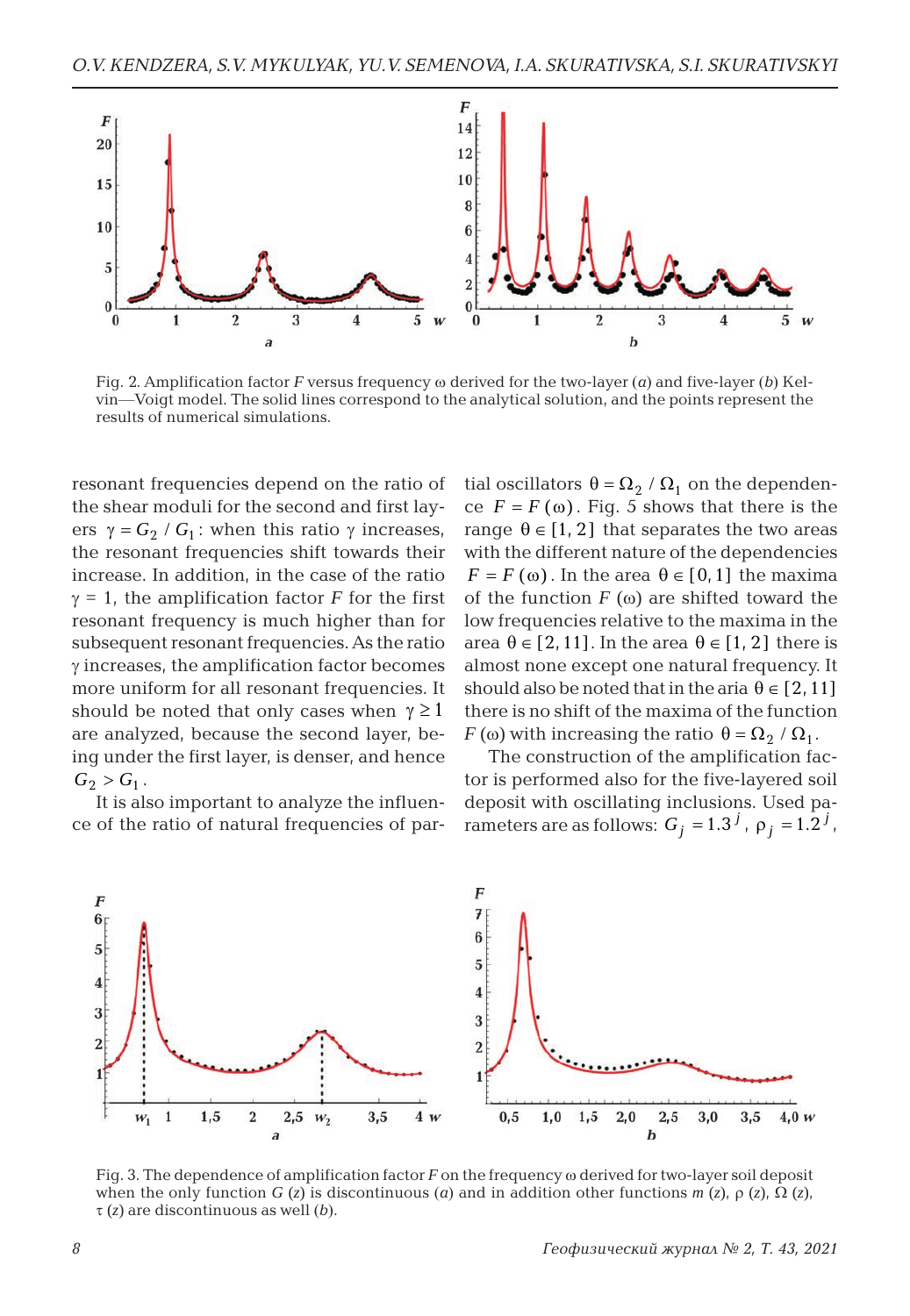

Fig. 4. The dependence of amplification factor *F* on the frequency ω and the ratio of shear moduli  $γ =$  $=G_2/G_1$  derived for the two-layer model with oscillating inclusions (bottom panel). Amplification factor *F* versus the frequency ω for the four ratios γ highlighted by the lines on the bottom panel (upper panel).



Fig. 5. The dependence of amplification factor *F* on the frequency ω and the ratio of natural frequencies of partial oscillators  $\theta = \Omega_2 / \Omega_1$  derived for the two-layer model with oscillating inclusions (bottom panel). Amplification factor *F* versus frequency ω for the five ratios θ highlighted by the lines on the bottom panel (upper panel).

 $m_j = 0.8 + 0.1 j$ ,  $\tau_j = 0.5 + 0.02 j$ ,  $\Omega_j = 1.5^j$ ,  $h_i = 1$ ,  $j = 1, 2, \ldots, 5$ . The acceptable fitting is observed as well (see Fig. 6).

**Relation to the boundary value problem.** It is worth noting that the estimation of factor *F* and solving the boundary value problem are related tasks. To show this, consider the system (10) written for the two-layer soil deposit. It is easy to show that the boundary conditions can be reduced to homogenous (zero) by the change of variable  $u \rightarrow u - Q e^{i\omega t}$ . Then the eigenvalues of the boundary value problem are defined by the system (10) and boundary conditions  $u_z ( z = 0 ) = u ( z = H ) = 0$ . The auxiliary conditions at the discontinuity at  $z = h_1$  coincide with the relations (5). Thus, assuming that all quantities  $m(z)$ ,  $G(z)$ ,  $\rho(z)$ ,  $\Omega(z)$ ,  $\tau(z)$  are the step functions and using the solution (6), we derive the solution in the first layer

$$
u_1(z) = \frac{e^{ik_1z} + e^{-ik_1z}}{e^{ik_1h_1} + e^{-ik_1h_1}}, \quad w_1(z) = \beta_1u_1(z)
$$

and in the second one

$$
u_2(z) = \frac{\theta e^{ik_2(z - h_1)} + e^{-ik_1(z - h_1)}}{\theta + 1},
$$
  

$$
w_2(z) = \beta_2 u_2(z), \quad \theta = -e^{-2ik_2(H - h_1)}.
$$

Here we take into account zero boundary conditions and the assumption that  $u_1$  (  $z = h_1$  ) =  $u_2$  (  $z = h_1$  ) = 1 providing the validity of the first relation of conditions (5). From the second equation of conditions (5) it follows that  $G_1(u_1)$ <sub>z</sub> =  $G_2(u_2)$ <sub>z</sub> which, in turn, is reduced to the algebraic equation

$$
\frac{G_1k_1}{G_2k_2} = \frac{1}{\tan\left(k_1h_1\right)\tan\left(k_2h_2\right)}.
$$

The relation obtained is a characteristic equation for the boundary value problem and provides its complex-valued eigenvalues  $\lambda_i$ ,  $j = 1, 2, \dots$  It is obvious, the natural frequencies of the two-layer medium coincide with the real part of  $\lambda_j$ , i. e.  $\omega_j = \text{Re}(\lambda_j)$ . In particular, the evaluation of two first natural frequen-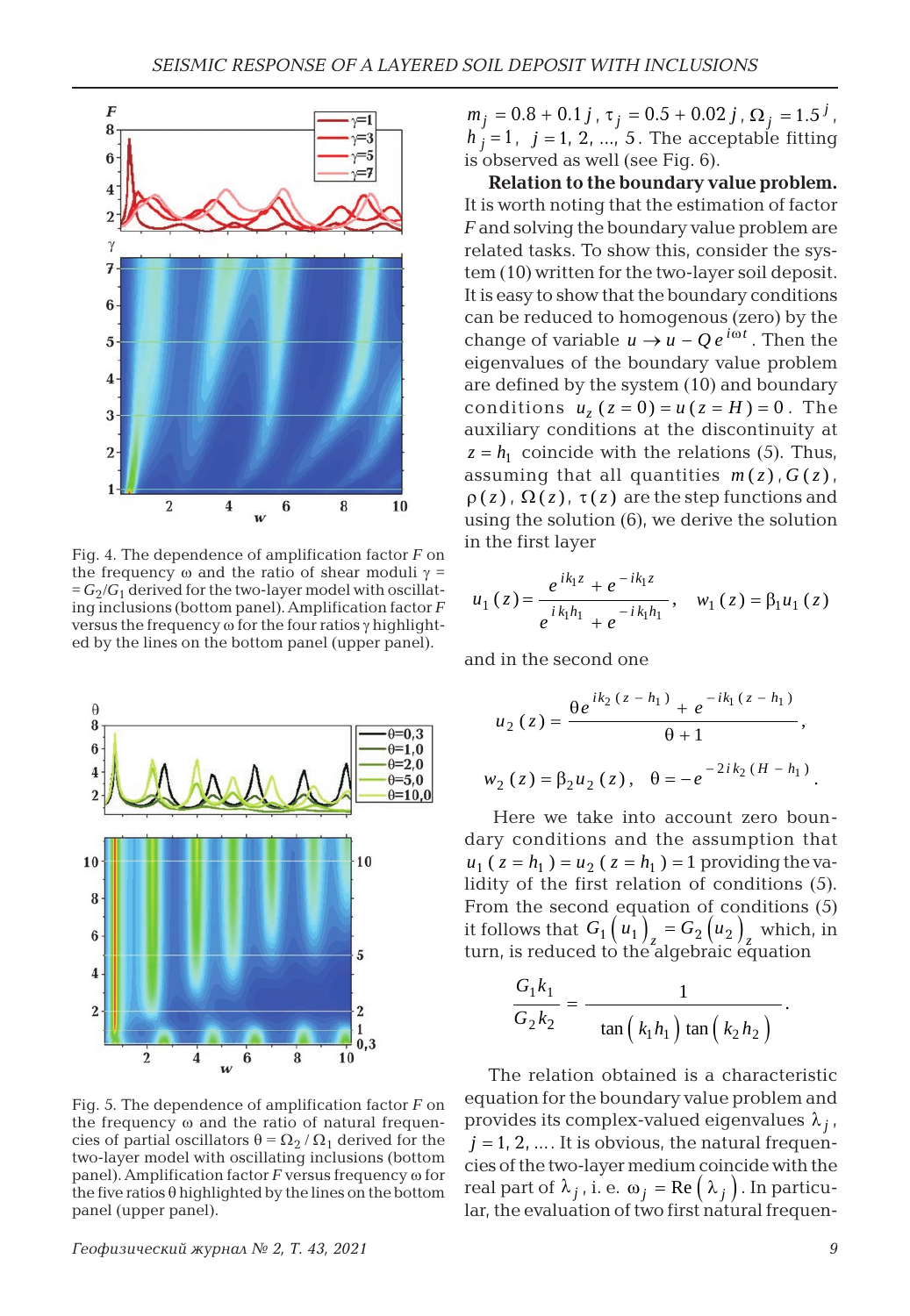

Fig. 6. The dependence of amplification factor *F* on the frequency ω derived for the five-layer model with oscillating inclusions.

cies  $\omega_1$  and  $\omega_2$  gives the values 0.698 and 2.826, which coincide perfectly with the maxima in the profile of *F* (see Fig. 3, *a*). The similar procedure can be developed for the estimation of eigenfrequencies of multilayered deposit.

**Concluding remark.** The presented research is concerned with the assessment of resonant properties of multi-layered non-homogenous soil deposits. To describe the dynamics of these media, the mathematical model in the form of mutually penetrating continua was used. The procedure for amplification factor evaluation was adapted on the basis of

#### **References**

- Adimoolam, B., & Banerjee, S. (Eds.). (2019). *Soil Dynamics and Earthquake Geotechnical Engineering*. Springer Nature Singapore, 274 p.
- Bardet, J.P., Ichii, K., & Lin, C.H. (2000). *EERA: A Computer program for Equivalent-linear Earthquake Site Response Analysis of Layered soil deposits*. Department of Civil Engineering, University of Southern California. Retrieved from http://www.ce.memphis.edu/7137/PDFs/ EERA2/EERAManual.pdf.
- Danylenko, V.A., Danevych, T.B., Makarenko, O.S., Vladimirov, V.A., & Skurativskyi, S.I. (2011). *Self-organization in nonlocal non-equilibrium media*. Kyiv: S.I. Subbotin Institute of Geophysics, NAS of Ukraine, 333 p.
- Danylenko, V.A., & Skurativskyi, S.I. (2017). Dynamics of Waves in the Cubically Nonlinear Model for Mutually Penetrating Continua. *Dis-*

this model. The good agreement of numerical and analytical results on the amplification factor evaluation was obtained. For a two-layer deposit, the influence of the ratios of the shear moduli and the natural frequencies of the oscillatory inclusions for the two layers on the amplification factor is analyzed. Moreover, we have shown that maxima in the amplification factor profile correspond to the eigenfrequencies of boundary value problem.

The obtained findings contribute to the improvement of methods for response assessment of soil deposits to seismic waves. These results and the proposed theoretical approaches provide increased protection of artificially created objects from seismically dangerous influences [With, 2007]. The related branches of science [Li, 2000; Smolyakov et al., 2010; Mondal et al., 2020] can be interested in the results as well.

The work is partially supported by the project 0118U000044 «Investigation of critical phenomena and other manifestations of selforganization in structured geoenvironments to assess seismic risks» by the decree of the Bureau of the Department of Earth Sciences of the National Academy of Sciences of Ukraine dated May 16, 2017, No. 6, item 54.

*continuity, Nonlinearity, and Complexity, 6*(4). 425—433. https://doi.org/10.5890/DNC.2017. 12.002.

- Danylenko, V.A., & Skurativskyi, S.I. (2016). Peculiarities of wave dynamics in media with oscillating inclusions. *International Journal of nonlinear Mechanics, 84*, 31—38. https://doi. org/10.1016/j.ijnonlinmec.2016.04.010.
- Danilenko, V.A., & Skurativskyy, S.I. (2008). Resonant modes of propagation of nonlinear wave fields in media with oscillating inclusions. *Dopovidi NAN Ukrayiny*, (11), 108—112 (in Ukrainian).
- Danylenko, V.A., & Skurativskyi, S.I. (2012). Travelling Wave Solutions of Nonlocal Models for Media with Oscillating Inclusions. *Nonlinear Dynamics and Systems Theory, 12*(4), 365— 374.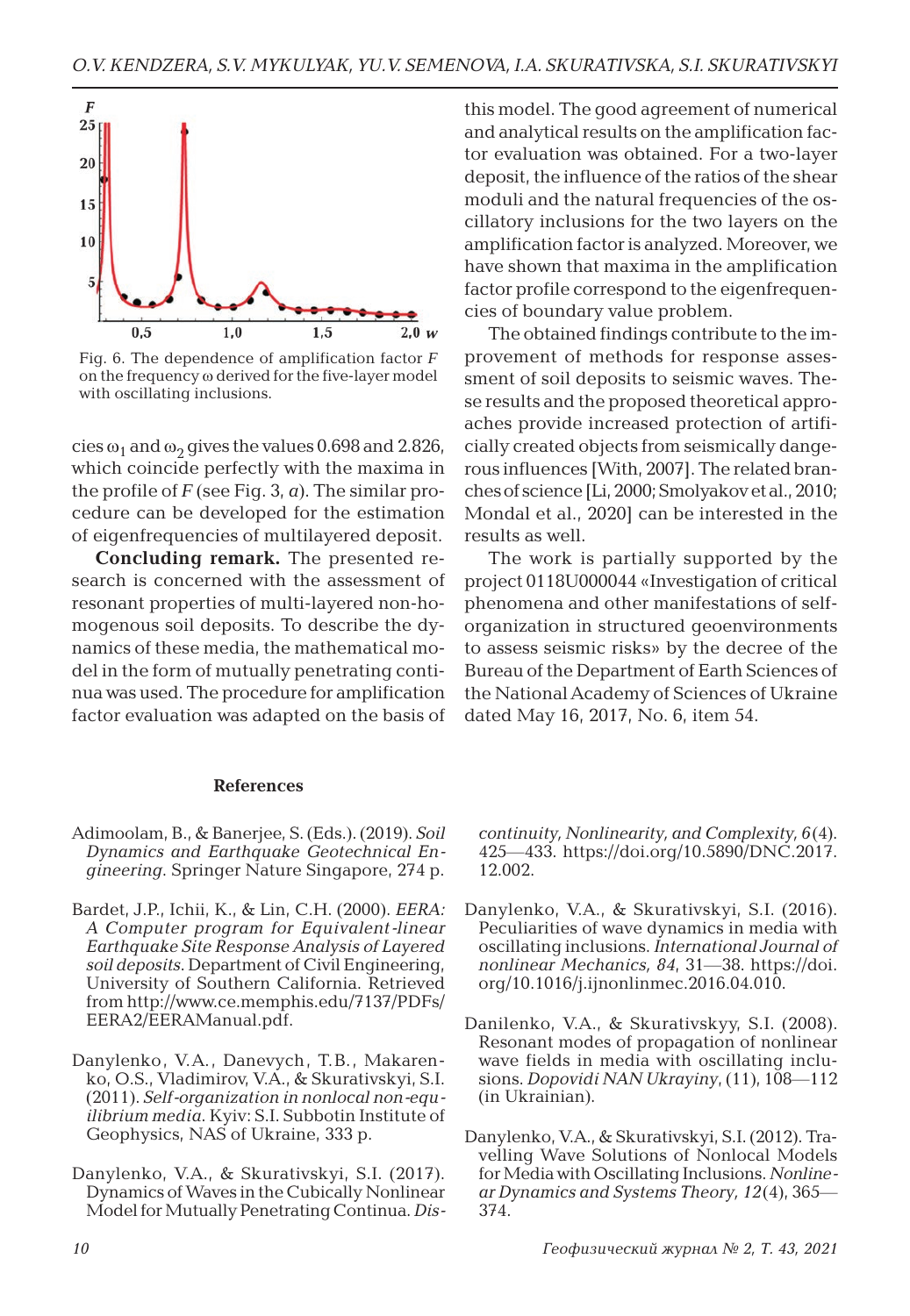- Eringen, A.C. (1999). *Microcontinuum Field Theory. Vol. I. Foundations and Solids*. New York: Springer, 341 p. https://doi.org/10.1007/978- 1-4612-0555-5.
- Erofeev, V.I. (2003). *Wave Processes in Solids with Microstructure*. Singapore: World Scientific, 276 p.
- Green, A.E., & Rivlin, R.S. (1964). Multipolar continual mechanics. *Archive for Rational Mechanics and Analysis, 17*(2), 113—147. https:// doi.org/10.1007/BF00253051.
- Gutowski, T.G., & Dym, C.L. (1976). Propagation of ground vibration: A review. *Journal of Sound and Vibrations, 49*(2), 179—193. https://doi.org /10.1016/0022-460X(76)90495-8.
- Hashash, Y. (2012). *Deep Soil User Manual and Tutorial. Department of Civil and Environmental Engineering University of Illinois at Urbana-Champaign*. Board of Trustees of University of Illinois at Urbana-Champaign. 107 p.
- Hosseini, M.M.S.M., & Pajouh, A.M. (2010). Comparative study on the equivalent linear and the fully nonlinear site response analysis approaches. *Arabian Journal of Geosciences, 5*(4), 587—597. https://doi.org/10.1007/s12517- 010-0228-9.
- Ishihara, K. (1996). *Soil Behaviour in Earthquake Geotechnics*. Oxford University Press, USA, 360 p.
- Kaliski, S., Rymarz, Cz., Sobczyk, K., & Wlodarczyk, E. (1992). *Vibrations and Waves. Part B: Waves*. Warsaw: Elsevier, 382 p.
- Kausel, E., & Roёsset, J.M. (1984). Soil amplification: some refinements. *International Journal of Soil Dynamics and Earthquake Engineering, 3*(3), 116—123. https://doi.org/10.1016/0261- 7277(84)90041-X.
- Kendzera, O.V., Mykulyak, S.V., Semenova, Yu.V., & Skurativskyi, S.I. (2020a). Modeling of seismic response of soil layer within the framework of nonlocal model of continuous medium. *Geofizicheskiy Zhurnal, 42*(3), 47—58. https://doi.org/10.24028/gzh.0203-3100.v42i3. 2020.204700 (in Ukrainian).

Kendzera, O.V., Mykulyak, S.V., Semenova, Yu.V.,

Skurativska, I.A., & Skurativskyi, S.I. (2020b). Assessment of seismic response of a soil layer with the oscillating inclusions. *Geofizicheskiy Zhurnal, 42*(4), 47—58. https://doi.org/10.24 028/gzh.0203-3100.v42i4.2020.210669.

- Kramer, S.L. (1996). *Geotechnical Earthquake Engineering*. N. J., Prentice Hall, Upper Saddle River, 672 p.
- Kumar, D., Kundu, S., Kumhar, R., & Gupta, S. (2020). Vibrational analysis of Love waves in a viscoelastic composite multilayered structure. *Acta Mechanica, 231*, 4199—4215. https://doi. org/10.1007/s00707-020-02767-8.
- Kundu, S., Alam, P., & Gupta, S. (2019). Shear waves in magneto-elastic transversely isotropic (MTI) layer bonded between two heterogeneous elastic media. *Mechanics of Advance Materials and Structures, 26*(5) 407—415. https: //doi.org/10.1080/15376494.2017.1400614.
- Li, Q.S. (2000). An exact approach for free flexural vibrations of multistep no uniform beams. *Journal of Vibration and Control, 6*, 963—983. https://doi.org/10.1177/107754630000600701.
- Mandal, A., Baidya, D.K., & Roy, D.(2012). Dynamic Response of the Foundations Resting on a Two-layered Soil Underlain by a Rigid Layer. *Geotechnical and Geological Engineering, 30*, 775—786. https://doi.org/10.1007/s10706-012- 9497-2.
- Mishuris, G.S., Movchan, A.B., & Slepyan, L.I. (2019). Waves in elastic bodies with discrete and continuous dynamic microstructure. *Philosophical Transactions of the Royal Society A, 378*(2162). https://doi.org/10.1098/rsta.2019.0313.
- Mondal, D., Kundu, P., & Sarkar (Mondal), S. (2020). Accumulation of Stress and Strain due to an Infinite Strike-Slip Fault in an Elastic Layer Overlying a Viscoelastic Half Space of Standard Linear Solid (SLS). *Pure and Applied Geophysics, 177*, 4643—4656. https://doi.org/10. 1007/s00024-020-02536-7.
- Palmov, V.A. (1969). On a model of a medium with complex structure. *Journal of Applied Mathematics and Mechanics, 33*(4), 768—773*.*
- Pratt, T.L., Horton, J.W., Jr. Muñoz, J., Hough, S.E. Chapman, M.C., & Olgun, C.G. (2017). Am-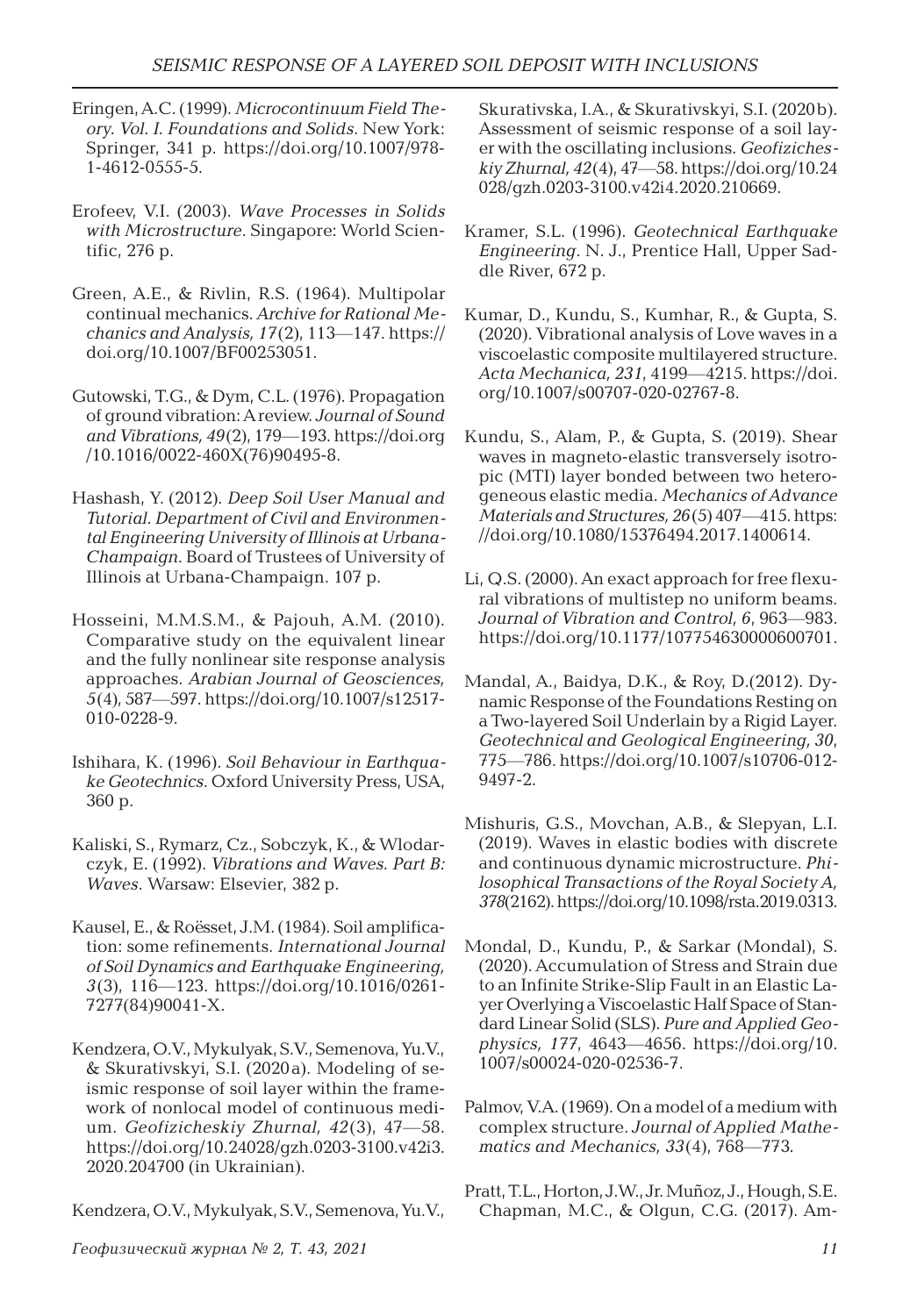plification of earthquake ground motions in Washington, DC, and implications for hazard assessments in central and eastern North America. *Geophysical Research Letters , 44*(24), 12,150—12,160. https://doi.org/10.1002/2017 GL075517.

- Rivin, E.I. (2003). *Passive Vibration Isolation*. New York: ASME Press, 432 p.
- Sarma, K.S. (1994). Analytical solution to the seismic response of viscoelastic soil layers. *Géotechnique, 44*(2), 265—275. https://doi.org /10.1680/geot.1994.44.2.265.
- Schnabel, P.B., Lysmer, J., & Seed, H.B. (1972). *SHAKE: A computer program for earthquake response analysis of horizontally layered sites*. Report No. EERC 72-12. Berkeley, California: Earthquake Engineering Research Center, University of California, 102 p.
- Slepjan, L.I. (1967). The wave of deformation in rods with amortized mass. *Mechanics of Solids, 5*, 34—40.
- Smolyakov, A.I., Fourkal, E., & Krasheninnikov, S.I. (2010). Resonant modes and resonant transmition in multi-layer structures. *Progress in Electromagnetic Research, 107*, 293—314. https://doi.org/10.2528/PIER10032706.
- Takemiya, H. & Yamada, Y. (1981). Layered soil-pile-structure dynamic interaction. *Earthquake engineering and structural dynamics, 9*(5), 437—457. https://doi.org/10.1002/eqe.4290090 504.
- With, C. & Bodare, A. (2007). Prediction of traininduced vibrations inside buildings using transfer functions. *Soil Dynamics and Earthquake Engineering,* 27(2), 93—98. https://doi. org/10.1016/j.soildyn.2006.06.003.

# **Сейсмічна реакція шаруватої ґрунтової товщі з включеннями**

## *О. В. Кендзера, С. В. Микуляк, Ю. В. Семенова, І.А. Скуратівська, С.І. Скуратівський, 2021*

Інститут геофізики ім. С.І. Субботіна НАН України, Київ, Україна

Відомо, що ґрунтові масиви можуть підсилювати або послаблювати сейсмічні хвилі, генеровані землетрусами. Тому задача дослідження впливу ґрунтових товщ на проходження сейсмічних хвиль важлива з позиції експлуатації споруд та проєктування нових сейсмостійких об'єктів. Ґрунтові товщі, на яких здійснюється забудова, здебільшого мають шарувату структуру. Матеріал цих шарів також суттєво неоднорідний. Для опису динаміки неоднорідного ґрунтового масиву використано модель пружного континууму з осцилюючими невзаємодіючими включеннями. В рамках цієї моделі проаналізовано резонансні властивості багатошарового ґрунтового масиву в умовах гармонічного збурення, прикладеного до нижньої межі масиву. На підставі розв'язку крайової задачі про коливання такої системи з вільною верхньою поверхнею та умовами спряження на межах прошарків отримано передавальну функцію, яка характеризує підсилення поперечних зміщень шаруватою системою. В межах задач про коливання дво- та п'ятишарової систем аналітичні дослідження було підтверджено числовим розрахунком передавальних функцій. Зокрема, з використанням вбудованої функції системи «Mathematica» розроблено процедуру обчислення частотних залежностей коефіцієнта підсилення для шаруватих середовищ Кельвіна—Фойгта та середовищ з коливними включеннями. Для двошарової системи також проаналізовано вплив на передавальну функцію відношення модулів зсуву матеріалів двох шарів і відношення власних частот включень. Показано, що максимуми у передавальній функції відповідають власним частотам крайової зада-